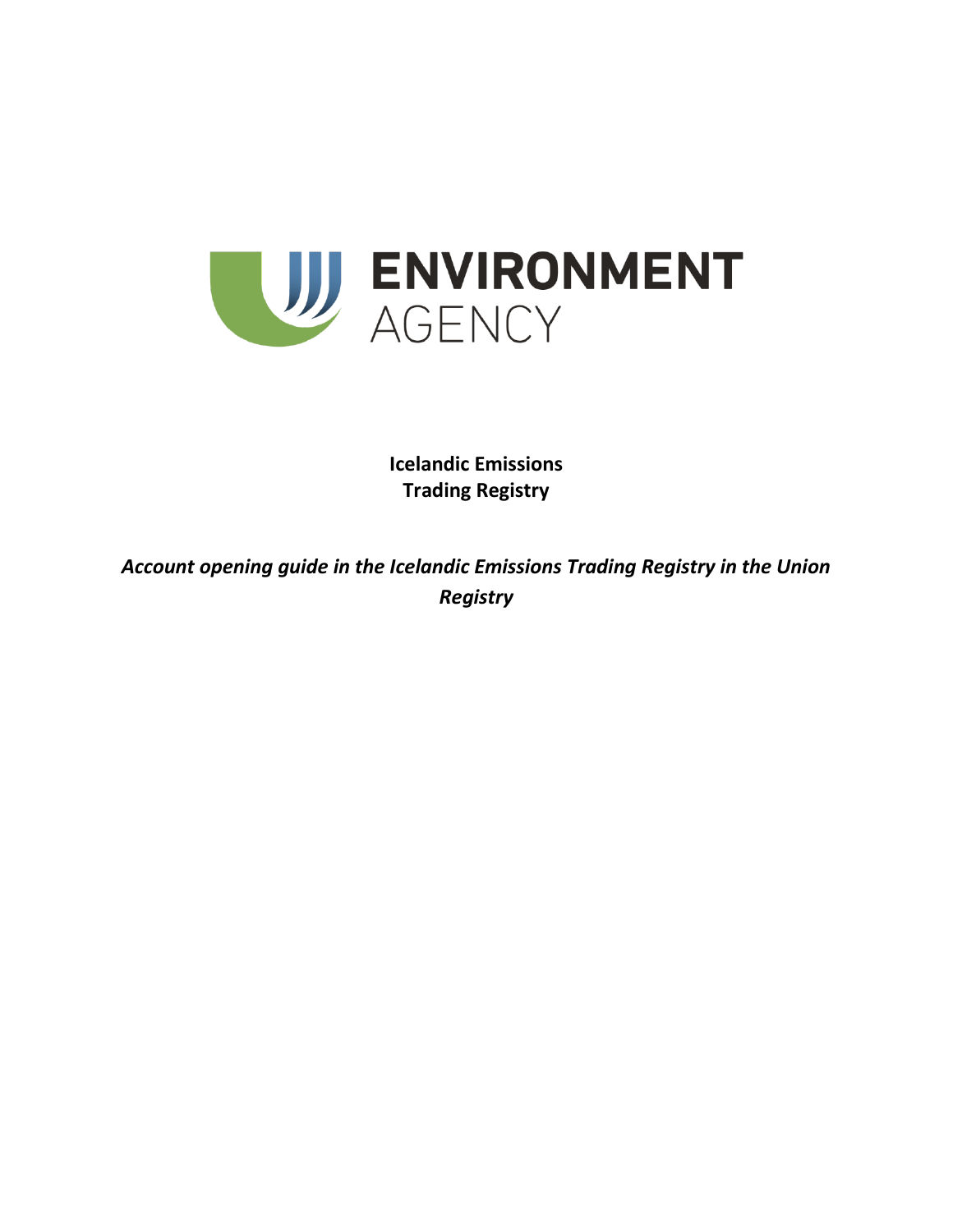### **Summary**

Opening an account in the Icelandic Emissions Trading Registry in the Union Registry requires the nomination by the account holder of two authorized representatives.

The authorized representatives and the additional authorized representative will have passwords to access the account in Icelandic Emissions Trading Registry in the Union Registry and they will have an active role in any transaction from that account. These authorized representatives must complete a registration procedure in the registry to request the account opening.

# **STEB A**

1. A representative of the future account holder fills out the electrical application form at the Environment Agency's website ([https://ust.is/atvinnulif/ets/skraningarkerfi/stofnun](https://ust.is/atvinnulif/ets/skraningarkerfi/stofnun-vorslureiknings/)[vorslureiknings/](https://ust.is/atvinnulif/ets/skraningarkerfi/stofnun-vorslureiknings/) ) and thereby nominates the authorized representatives.

# **STEP B (carried out by each authorized representative)**

- 1. The future authorized representative goes to Icelandic Emissions Trading Registry in the Union Registry [\(https://ets-registry.webgate.ec.europa.eu/euregistry/IS/index.xhtml](https://ets-registry.webgate.ec.europa.eu/euregistry/IS/index.xhtml) ) and creates an EU login account.
- 2. Once registered, the future representative registers a mobile device to the EU login account. This is done by following these steps:
	- a. Download the EU Login Mobile app
	- b. Log into EU Login [\(https://webgate.ec.europa.eu/cas\)](https://webgate.ec.europa.eu/cas)
	- c. Hover your mouse over the gear icon next to your name and click My Account
	- d. Click Manage my mobile devices
	- e. Click Add a mobile device
	- f. Enter a device name and a PIN code of your choice. Enter the PIN code a second time to confirm it
	- g. Click Submit to confirm
	- h. EU Login displays a QR code to be scanned. To do so, open your EU Login Mobile app on your smartphone, and tap on *Initialise*
	- i. Tap on Continue and scan the QR code displayed by EU Login with your EU Login Mobile app
	- j. In your EU Login Mobile app, enter the PIN code you created
	- k. A push notification is displayed on your mobile device. Click on it to confirm your action
	- l. Your mobile phone is added to your EU Login account
- 3. The future authorized representative goes back to Icelandic Emissions Trading Registry in the Union Registry [\(https://ets-registry.webgate.ec.europa.eu/euregistry/IS/index.xhtml](https://ets-registry.webgate.ec.europa.eu/euregistry/IS/index.xhtml)), logs in and fills in his personal details. He then gets an URID (User ID, ISXXXXXX).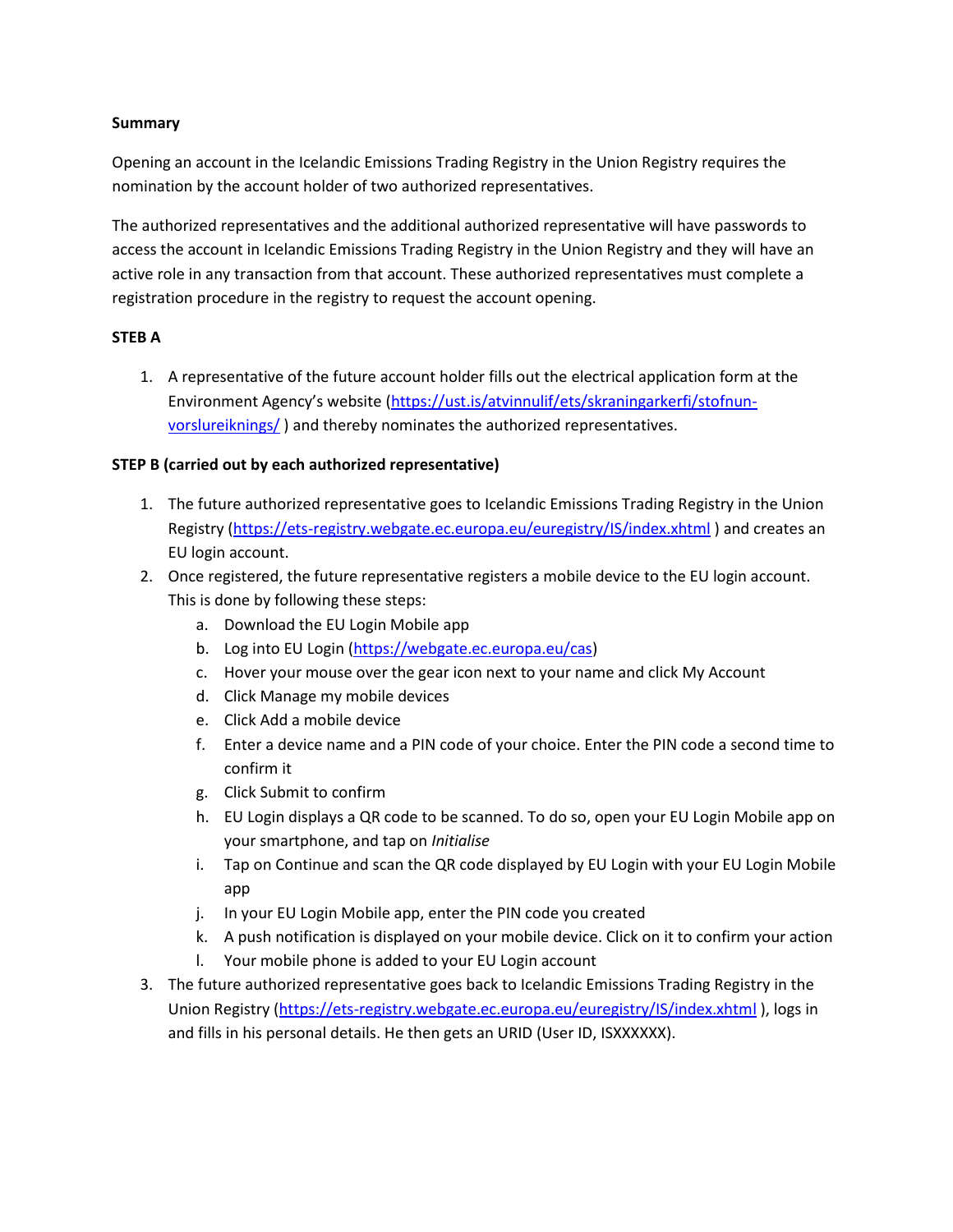# **STEP C (carried out by the Competent Authority / National Administrator)**

- 1. The Competent Authority / National Administrator (APA) reviews the application and all the documentation and approves or rejects the request.
- 2. If approved and after the confirmation of payment of the fee (published at the Environment's Agency's website ([www.ust.is](http://www.ust.is/)), the Competent Authority / National Administrator requests the registry manager to create the account, link the authorized representatives to the account and sends the enrollment keys to each authorized representative.

# **STEP D (carried out by each authorized representative)**

1. Each authorized representative logs in to the Icelandic Emissions Trading Registry in the Union Registry and inserts the enrolment key. The authorized representative has now access to the account.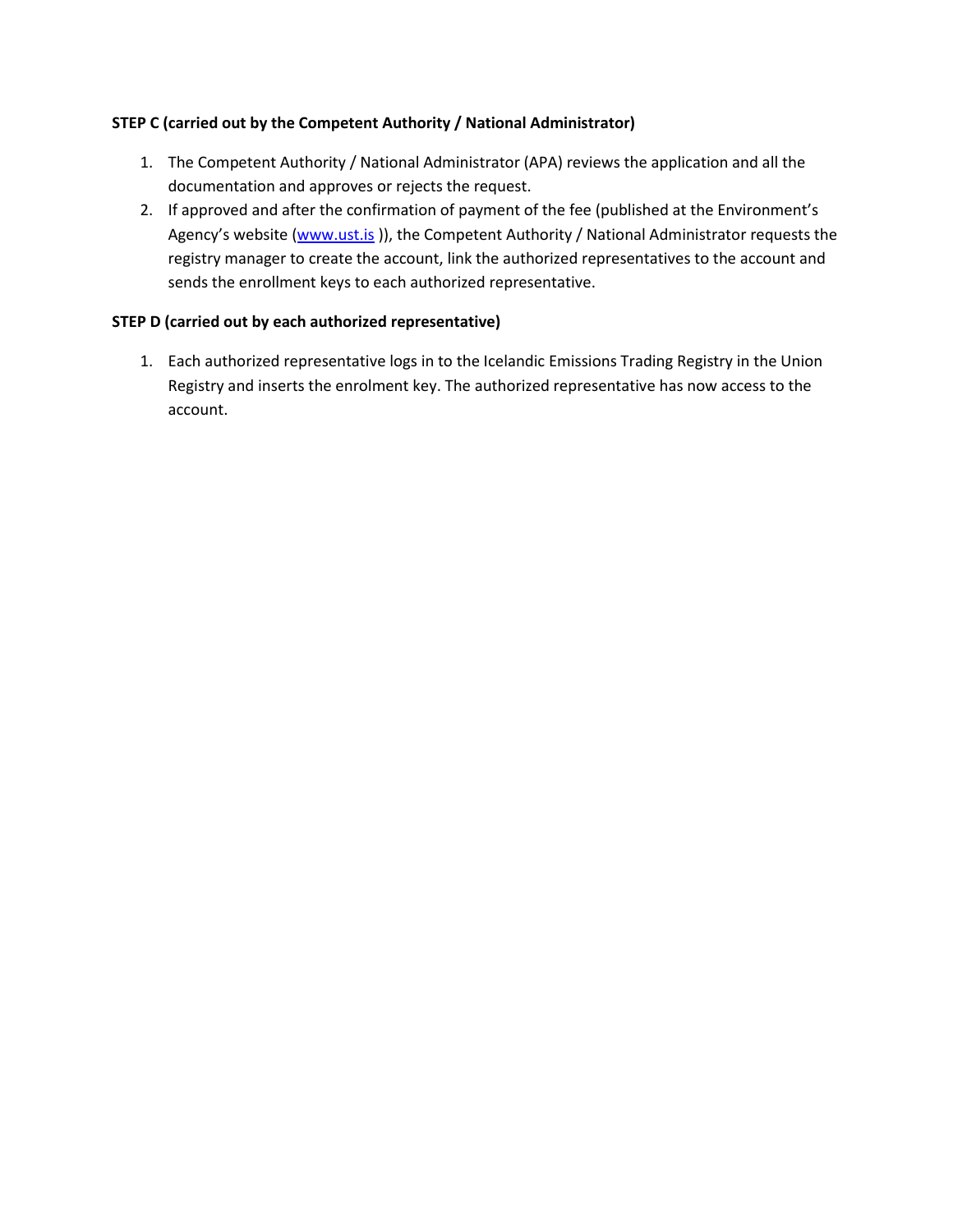### **Diagrams: Step B**